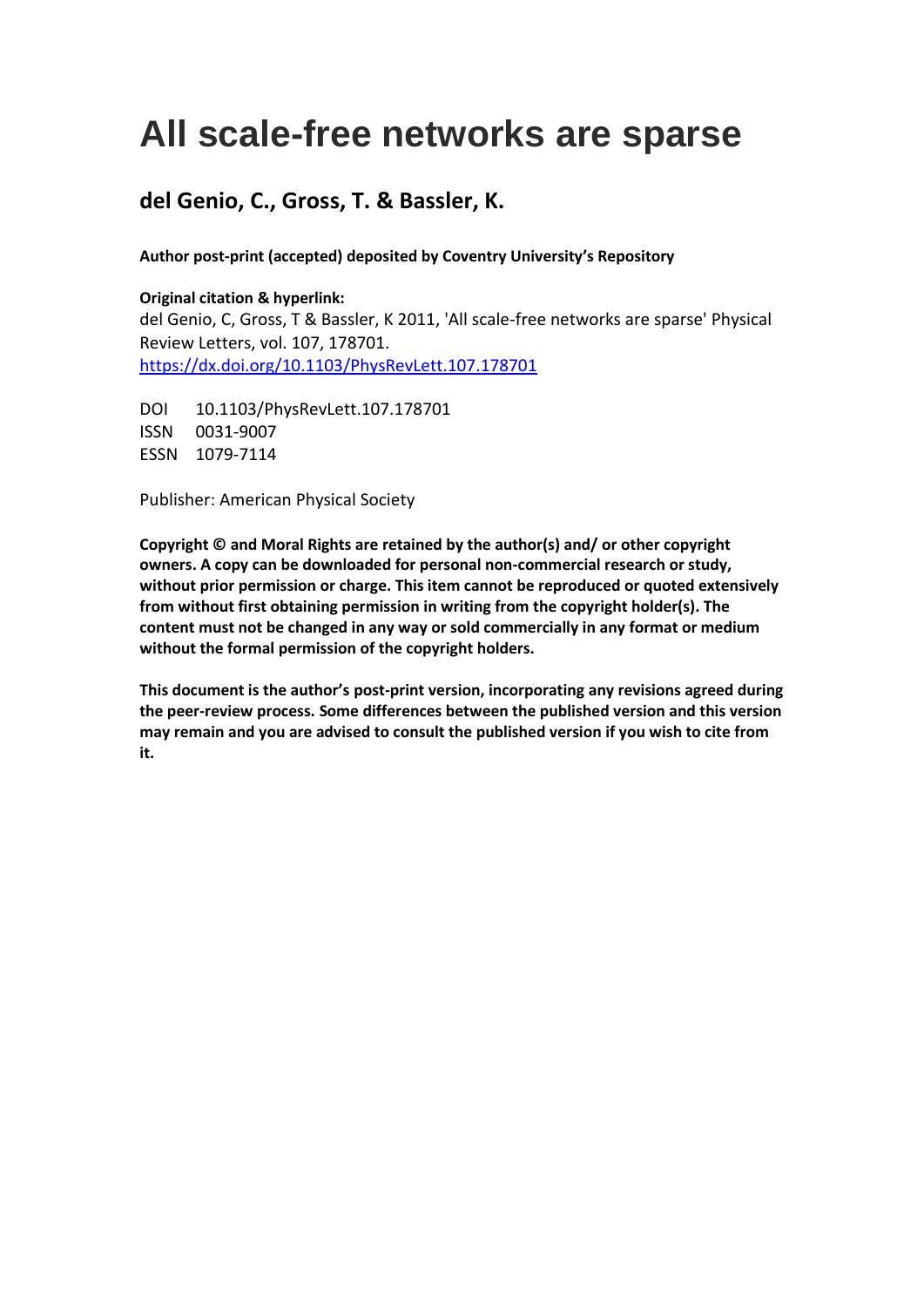#### All scale-free networks are sparse

Charo I. Del Genio,<sup>1</sup> Thilo Gross,<sup>1</sup> and Kevin E. Bassler<sup>2,3</sup>

 $1<sup>1</sup> Max-Planck-Institut für Physik komplexer Systeme, Nöthnitzer Straße 38, 01187 Dresden, Germany$ 

 $^{2}$ Department of Physics, 617 Science and Research 1, University of Houston, Houston, Texas 77204-5005, USA

 ${}^{3}$ Texas Center for Superconductivity, 202 Houston Science Center, University of Houston, Houston, Texas 77204-5002, USA

(Dated: September 10, 2018)

We study the realizability of scale free-networks with a given degree sequence, showing that the fraction of realizable sequences undergoes two first-order transitions at the values 0 and 2 of the power-law exponent. We substantiate this finding by analytical reasoning and by a numerical method, proposed here, based on extreme value arguments, which can be applied to any given degree distribution. Our results reveal a fundamental reason why large scale-free networks without constraints on minimum and maximum degree must be sparse.

PACS numbers: 89.75.Hc 89.75.-k 02.10.Ox 89.65.-s

Many complex systems can be modeled as networks, i.e., as a set of connections (edges) linking discrete elements (nodes) [\[1](#page-4-0)[–3\]](#page-4-1). A characteristic of a network that affects many physical properties is its degree distribution  $P(k)$ , the probability of finding a node with k edges. Considerable attention has been paid to scale-free networks, in which the degree distribution follows a powerlaw,  $P(k) \sim k^{-\gamma}$  [\[4](#page-4-2)-10]. In particular, scale-freeness has been shown to have important implications in the thermodynamic limit. For studying the properties of scalefree networks, several generative models have been proposed [\[1](#page-4-0)[–4\]](#page-4-2). However, no models creating networks with  $\gamma$  < 2 have been found [\[11,](#page-4-4) [12\]](#page-4-5), and  $\gamma$  < 2 is observed only in networks that are relatively small or in which the power-law behavior has some cutoff [\[9\]](#page-4-6). In this Letter, we explain the absence of large networks that exhibit a power-law with  $0 < \gamma < 2$  in the tail of the distribution. Specifically, we show that fundamental constraints exist that prevent the realization of any such network.

It is well known that the mean degree of scale-free distributions with exponents  $\gamma$  less than 2 diverges in the thermodynamic limit, i.e., when the number of nodes  $N \to \infty$  [\[2\]](#page-4-7). Scale-free networks with  $\gamma < 2$  would therefore be called dense networks, whereas networks  $\gamma > 2$  are *sparse*. While sparseness is a common property, which is regularly exploited in data storage and algorithms, also many examples of dense networks are known [\[13](#page-4-8)[–15\]](#page-4-9). It is thus reasonable to ask why there are no examples of dense scale-free networks. We answer this question by showing that dense networks with a powerlaw degree distribution must have  $\gamma < 0$ . Calling such networks scale-free is at best dubious because they would not exhibit the characteristic properties commonly associated with scale-freeness for  $N \to \infty$ .

The absence of dense scale-free networks is explained by a discontinuous transition in the realizability of such networks. Below, we show numerically, analytically, and by a hybrid method proposed here, that the probability of finding a scale free-network with a given  $\gamma$  is 0 for  $0 < \gamma <$ 2. We emphasize that these results are not contingent

on a specific generative model, but arise directly from fundamental mathematical constraints.

The generation of scale-free networks with a given degree distribution can be considered as a two-step procedure. First, one creates a number of nodes and assigns to each node a number of connection "stubs" drawn from the degree distribution. The realization of the degree distribution that is thus created is called degree sequence. Second, one connects the stubs such that every stub on a given node links to a stub on a different node, without forming self-loops or double links. However, not every degree sequence can be realized in a network. Sequences that admit realizations as simple graphs are called graphical, and their realizability property is commonly referred to as graphicality [\[18](#page-4-10)]. Graphicality fails trivially if the number of stubs is odd, as one needs two stubs to form every link, or if the degree of any node is equal to or greater than the number of nodes, as it would be impossible to connect all its stubs to different nodes. Below we do not consider sequences for which graphicality is such trivially violated, but note that further conditions must be met for a sequence to be graphical [\[16](#page-4-11), [17\]](#page-4-12).

The main result used for testing the graphicality of a degree sequence is the Erdős-Gallai theorem, stated here as reformulated in [\[17](#page-4-12)] using recurrence relations:

<span id="page-1-0"></span>**Theorem 1.** Let  $\mathcal{D} = \{d_0, d_1, \ldots, d_{N-1}\}\$  be a nonincreasing degree sequence on N nodes. Define  $x_k =$  $\min\{i : d_i < k+1\}$  and  $k^* = \min\{i : x_i < i+1\}$ . Then,  $\mathcal D$  is graphical if and only if  $\sum_{i=0}^{N-1} d_i$  is even, and

<span id="page-1-1"></span>
$$
L_k \le R_k \quad \forall \, 0 \le k < N - 1 \,, \tag{1}
$$

where  $L_k$  and  $R_k$  are given by the recurrence relations

$$
L_0 = d_0 \tag{2}
$$

<span id="page-1-2"></span>
$$
L_k = L_{k-1} + d_k \tag{3}
$$

and

$$
R_0 = N - 1 \tag{4}
$$

$$
R_k = \begin{cases} R_{k-1} + x_k - 1 & \forall k < k^\star \\ R_{k-1} + 2k - d_k & \forall k \geqslant k^\star \end{cases} \tag{5}
$$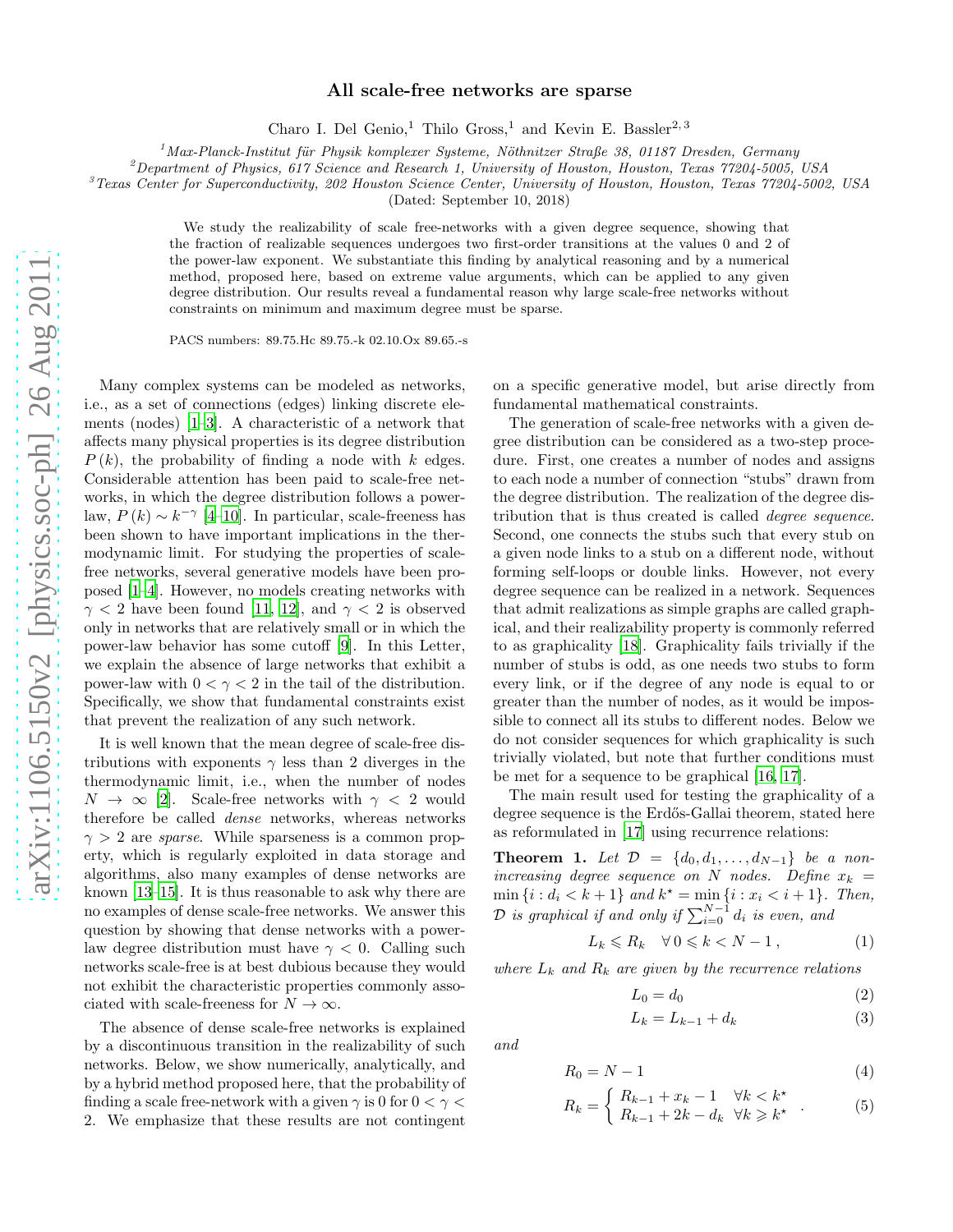This formulation of the theorem has the advantage over the traditional one [\[18](#page-4-10)] of allowing a very fast implementation of a graphicality test [\[17\]](#page-4-12).

Equivalently, graphicality can be tested by a recursive application of the Havel-Hakimi theorem [\[19](#page-4-13), [20](#page-4-14)]:

**Theorem 2.** A non-increasing degree sequence  $\mathcal{D}$  =  ${d_0, d_1, \ldots, d_{N-1}}$  is graphical if and only if the sequence  $\mathcal{D}' = \{d_1 - 1, d_2 - 1, \ldots, d_{d_0} - 1, \ldots, d_{N-1}\}\$ is graphical.

To investigate the dependence of the graphicality of scale-free networks on the power-law exponent  $\gamma$ , we performed extensive numerics, generating ensembles of sequences of random power-law distributed integers with range between 1 and  $N-1$  and  $\gamma$  between  $-2$  and 4. We tested each sequence for graphicality by applying Th. [1,](#page-1-0) and computed for each  $\gamma$  the graphical fraction

$$
g=\frac{G}{E},
$$

where  $G$  is the total number of graphical sequences in the ensemble and  $E$  is the number of sequences in the ensemble with an even degree sum. The results, plotted in Fig. [1,](#page-2-0) clearly show two graphicality transitions: For very large and very small exponents almost all sequences are graphical. However, at intermediate exponents there is a pronounced gap where almost no sequence is graphical. The transitions between the two phases become steeper and the transition points approach  $\gamma = 0$ , and  $\gamma = 2$  as the system size is increased.

The dependence of  $g$  on sequence length strongly suggests that both transitions are first-order. To verify their character, we studied Binder's cumulants  $U_4$  ≡  $1 - \langle g^4 \rangle / \langle g^2 \rangle^2$  [\[21](#page-4-15), [22](#page-4-16)]. For continuous transitions, the cumulants for different system sizes lie within a finite interval and cross at the critical point, whereas for firstorder transitions the curves are flat, except for a diverging negative minimum whose position converges to the transition point with increasing system size [\[23](#page-4-17)[–25](#page-4-18)]. In the present system the cumulants confirm that the graphicality transitions at  $\gamma = 0$  and  $\gamma = 2$  are first order.

To understand the origin of the transitions, we focus on the scaling of the largest degrees and of the number of lowest degree nodes in the sequences. Below, we show that the first two largest degrees are of order  $O(N)$  for  $\gamma \leq 2$ , while they grow sublinearly with N for  $\gamma > 2$ . Also, the number of nodes with degree of order  $O(1)$  increases linearly with N for  $\gamma \geq 0$  and decreases like  $N^{\gamma}$ for  $\gamma < 0$ . Then, the transitions can be understood as follows: If we tried to construct a scale-free network with  $\gamma$ between 0 and 2, following the Havel-Hakimi algorithm,  $O(N)$  nodes with unitary degree would be used to place the connections involving the first node, and then there would be no way to place all the needed edges involving the node with the second largest degree. Conversely, when  $\gamma$  < 0, all but a vanishingly small fraction of nodes



<span id="page-2-0"></span>Figure 1: Graphicality transitions in scale-free networks. The plots of graphical fraction g vs. exponent  $\gamma$  show transitions at  $\gamma = 0$  and  $\gamma = 2$ . Binder's cumulants, in the insets, identify the character of the transitions and the transition points.

have a degree of order  $O(N)$ , and for  $N \to \infty$  all the nodes are able to form as many connections as needed.

To see this, calculate the expected maximum degree of a scale-free sequence

<span id="page-2-1"></span>
$$
\hat{d} = \max\left\{x : N \sum_{k=x}^{N-1} \frac{k^{-\gamma}}{H_{N-1,\gamma}} \geqslant 1\right\},\qquad(6)
$$

.

where  $H_{a,b}$  is the  $a^{\text{th}}$  generalized harmonic number of exponent b

$$
H_{a,b} = \sum_{t=1}^{a} t^{-b}
$$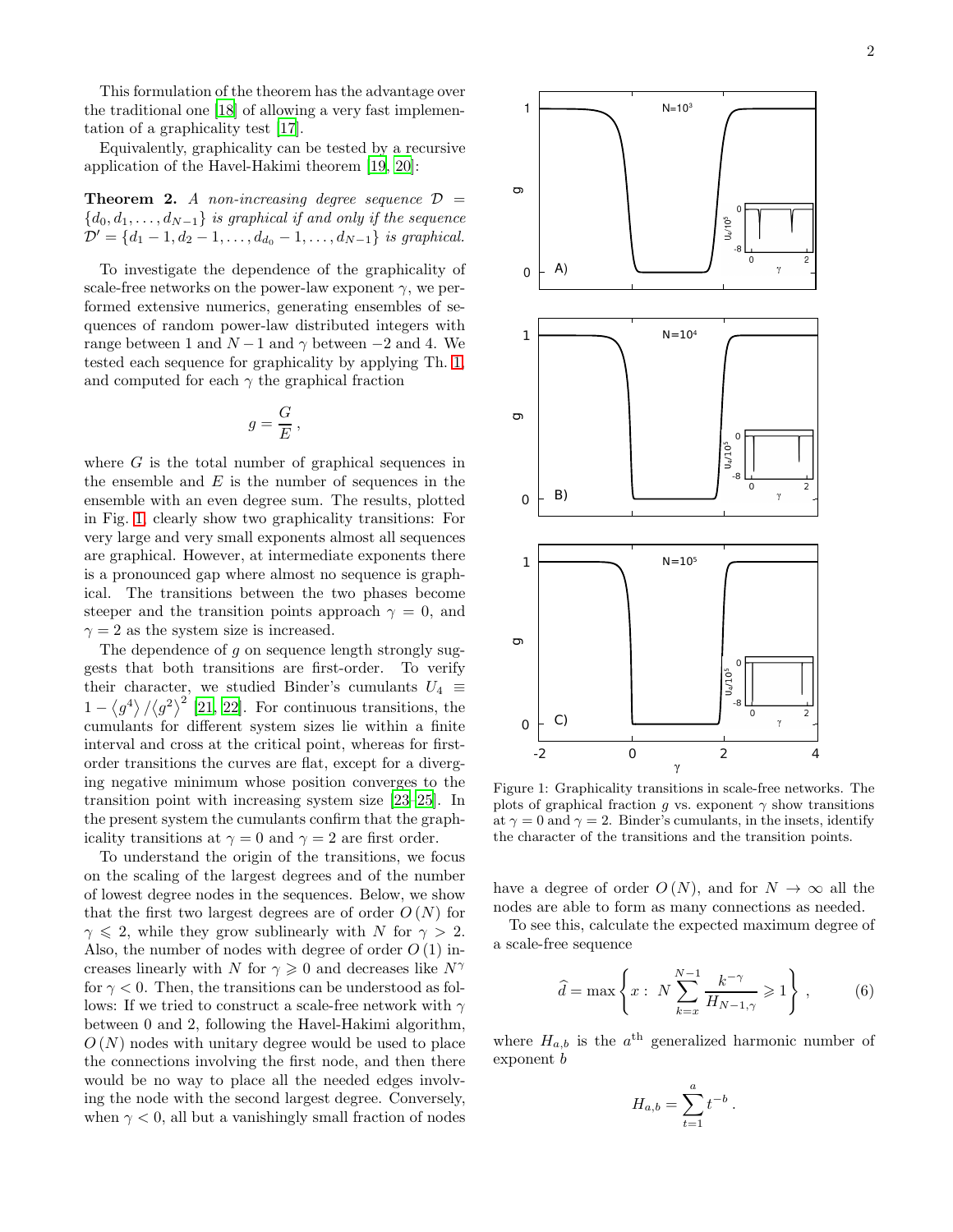When  $N \gg 1$ , Eq. [6](#page-2-1) becomes

<span id="page-3-1"></span>
$$
N \int_{x}^{N-1} \frac{k^{-\gamma}}{H_{N-1,\gamma}} \, \mathrm{d}k = 1 \,. \tag{7}
$$

Because of the dependence of the behavior of the generalized harmonic number on the exponent, we solve this equation for different values of  $\gamma$ .

Solving the integral for  $\gamma > 1$  gives

<span id="page-3-0"></span>
$$
\frac{N}{(1-\gamma)H_{N-1,\gamma}}\left[ (N-1)^{1-\gamma} - x^{1-\gamma} \right] = 1.
$$
 (8)

Equation [8,](#page-3-0) for  $N \gg 1$  implies

$$
x = \left[\frac{N}{\left(\gamma - 1\right)H_{N-1,\gamma}}\right]^{\frac{1}{\gamma - 1}} \sim N^{\frac{1}{\gamma - 1}}.
$$

Because of the upper bound of the degrees of a sequence at  $N-1$ , if  $1 < \gamma \leq 2$ , the value of the largest degree grows linearly with the number of nodes N.

For  $\gamma = 1$ , the integral in Eq. [7](#page-3-1) gives

$$
\log (N - 1) - \log (x) = \frac{H_{N-1}}{N},
$$

where  $H_{N-1} = H_{N-1,1}$  is the  $(N-1)$ <sup>th</sup> harmonic number. To solve the above equation note that the right-hand side vanishes in the limit of large  $N$ . This can be seen by an application of l'Hôpital's rule, noticing that for  $\gamma \geq 0$ 

$$
\frac{\partial}{\partial N}H_{N-1,\gamma} = \gamma \left[\zeta(\gamma + 1) - H_{N-1,\gamma+1}\right]
$$

and

$$
\lim_{N\to\infty}H_{N,\gamma}=\zeta\left(\gamma\right)\,,
$$

where  $\zeta$  is Riemann's zeta function. Then, the solution of the equation in the thermodynamic limit is  $x \sim N$ .

Next, for  $0 \le \gamma < 1$ , Eq. [7](#page-3-1) yields Eq. [8,](#page-3-0) hence

<span id="page-3-2"></span>
$$
(N-1)^{1-\gamma} - x^{1-\gamma} = \frac{(1-\gamma) H_{N-1,\gamma}}{N} \,. \tag{9}
$$

As in the previous case, the right hand side vanishes for large N, and the solution is that  $x \sim N$ .

Finally, for  $\gamma < 0$ , from Eq. [8](#page-3-0) one gets again Eq. [9.](#page-3-2) However, in this case the right-hand side grows as  $N^{-\gamma}$ . Since  $\gamma$  is negative, one can rewrite Eq. [9](#page-3-2) for large N as

$$
(N-1)^{1+|\gamma|} - x^{1+|\gamma|} = N^{|\gamma|},
$$

which implies again that  $x \sim N$ .

The same arguments can be applied to the scaling of the second largest degree, with identical results. Now, consider the number A of nodes with unitary degree. For large N,  $A = N/H_{N-1,\gamma}$ . Thus, when  $\gamma \geq 0$ ,  $A \sim N$ , whereas, if  $\gamma < 0$ , then  $A \sim N^{\gamma}$ .

Then, to formally check the transition mechanism, ex-plicitly write inequality [1](#page-1-1) for  $k = 1$ . The left-hand-side consists of the sum of the largest and the second largest degrees, which can be obtained using the same argument as above. To compute the right hand side, first notice that  $k^* \geq 2$ . In fact, by definition it cannot be 0, as this would imply that the highest degree in the sequence would be 0. Moreover, in our case it cannot be 1, as this would imply that the second highest degree in the sequence would be 1, in contradiction with what demonstrated above. Also, by the definition of  $x_k$ , it follows that  $x_1 = N - A$ . Thus, applying Eq. [5,](#page-1-2) the right hand side is simply  $2N-2-A$ . Therefore, the inequality reads

$$
\left[\frac{(\gamma-1)H_{N-1,\gamma}}{N} + (N-1)^{1-\gamma}\right]^{\frac{1}{1-\gamma}} + \left[\frac{2(\gamma-1)H_{N-1,\gamma}}{N} + (N-1)^{1-\gamma}\right]^{\frac{1}{1-\gamma}} \le 2N - 2 - \frac{N}{H_{N-1,\gamma}}.
$$
 (10)

A numerical solution shows that for  $N \gg 1$  the above inequality is indeed satisfied only when  $\gamma < 0$  or  $\gamma > 2$ . confirming the transition mechanism. Notice, however, that when  $N \to \infty$  almost all the nodes are fully connected for  $\gamma < 0$ , and thus it is not appropriate to refer to such networks as scale-free.

One can also study the inequality in the presence of a cutoff in the distribution, by replacing every instance of the natural upper bound on the degrees,  $(N-1)$ , with the cutoff value. Cutoffs have been observed in real-world networks [\[8,](#page-4-19) [9\]](#page-4-6), and are sometimes imposed for different purposes, such as making the degree-degree correlations

uniform [\[26,](#page-4-20) [27\]](#page-4-21). Notably, their effect is making the inequality always satisfied, and the transitions disappear.

The above treatment indicates that, by applying extreme value arguments, one can build a finite length sequence  $S = \{s_0, s_1, \ldots, s_{N-1}\}\$ for the purpose of studying the graphicality of infinite systems. A finite sequence maximizing the degrees of the nodes for a given degree distribution will best approximate the graphicality of an infinite sequence, especially since broken graphicality is always caused by an excess of stubs in some subset of nodes. Therefore, for a length N, and any degree distribution  $P(d)$ , the elements of the sequence are given by